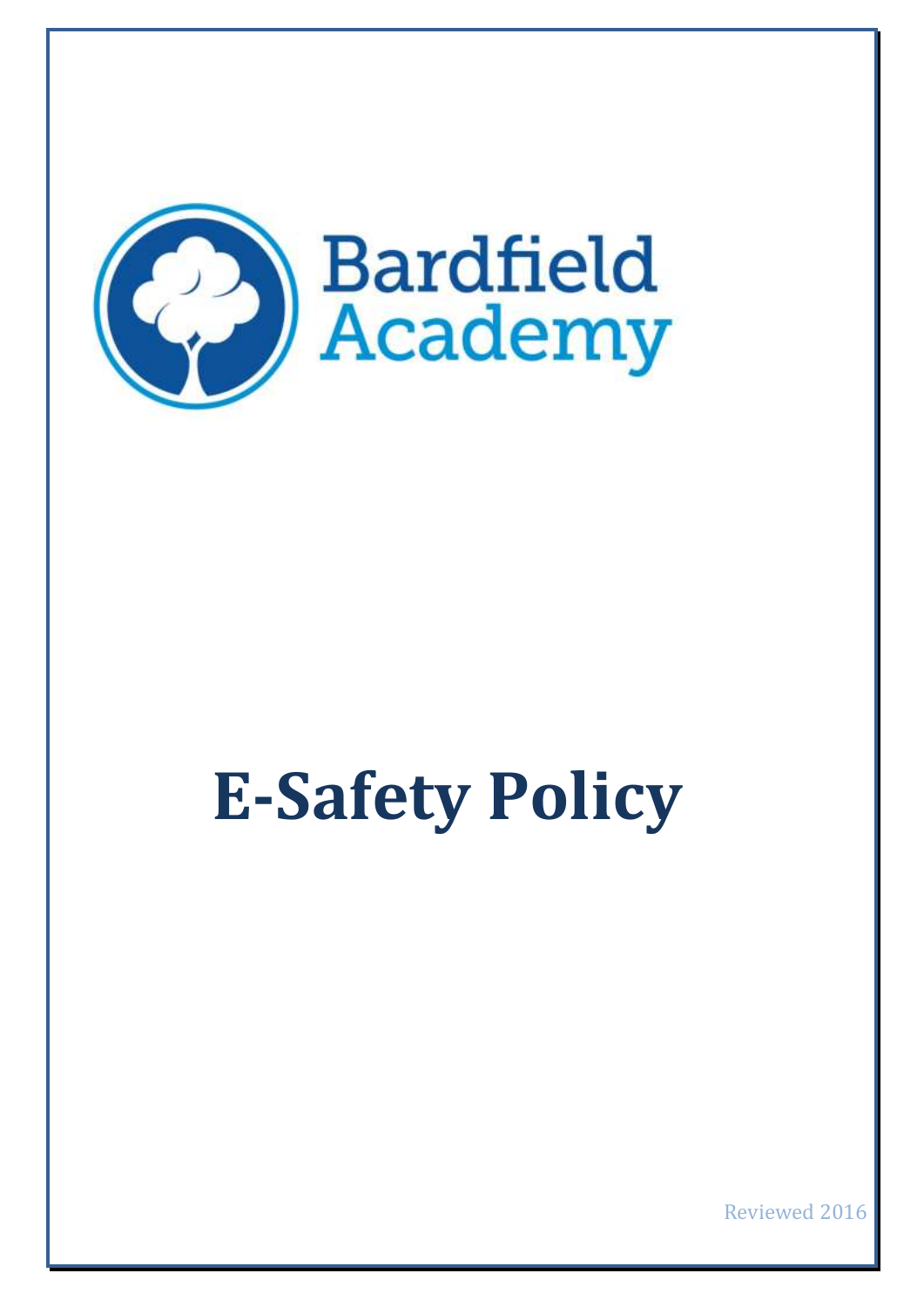## *E-Safety Policy*



The Internet is part of everyday life for education, business and social interaction and schools have a duty to provide students with quality Internet access as part of their learning experience. Pupils use the Internet outside school and need to learn how to evaluate Internet information and to take care of their own safety and security. Internet use has been shown to raise educational standards, to promote pupil achievement, to support the professional work of staff and to enhance the school's management function.

The school's Internet access has been designed to enhance and extend education and pupils will be taught what Internet use is acceptable and what is not.

As part of our home school agreement, parents are asked for permission for their child to access the Internet. Pupils are not allowed to access the Internet without adult supervision. Under the computing curriculum, pupils use the Internet for research and they will be taught to be critically aware of the materials they read and how to validate information before accepting its accuracy.

#### **Network Security**

DUCL supply schools in the South East with their broadband connection through the Local Authority. This is filtered for inappropriate content using the Protex system, which has been independently tested and approved for school use. There are two main servers in use in the school and both are located in secure areas with physical access restricted.

- The whole network is covered by up to date anti-virus protection.
- Wireless devices are proactively managed and secured with WPA2 encryption.
- The security of the school's information systems and users will be reviewed regularly.
- Personal data sent over the internet or taken off site will be encrypted.
- Portable media may not be used without specific permission followed by an anti-virus/malware scan.
- Unapproved software will not be allowed in work areas or attached to emails.
- Files held on the school's network will be regularly checked.
- The ICT management team will review system capacity regularly.
- The use of user logins and passwords to access the network will be enforced.

Levels of Internet access and supervision will vary according to the pupil's age and experience. Teachers may need to research areas including drugs, bullying, racism or harassment. In such cases, legitimate use is recognised and profile restrictions removed temporarily. A 'walled garden/allow list' restricts access to a list of approved sites. Such lists inevitably limit pupil's access to a narrow range of content. The Protex system filters out inappropriate content. However, it is important to recognise that filtering is not 100% effective. Occasionally mistakes may happen and inappropriate content may be accessed which is why pupils' internet use is supervised. If pupils or staff discover unsuitable sites, they should turn their screens off and report the incident to the E-Safety Officer/ICT management team, who will escalate the concern as appropriate. An incident log is in place to report breaches of filtering or inappropriate content being accessed.

#### **Emails**

Bardfield Academy **E-Safety Policy 2016** Staff will only use official school provided email accounts for school business. Pupils only use approved in-house email accounts for school purposes and must immediately tell a designated member of staff if they receive offensive email. A Hector's World safety button is available for children to hide anything offensive and report any such instances. Pupils are taught the dangers of revealing personal details about themselves and others. Pupils are taught that any email conversations are carried out in a manner comparable to speaking to a person face-to-face, with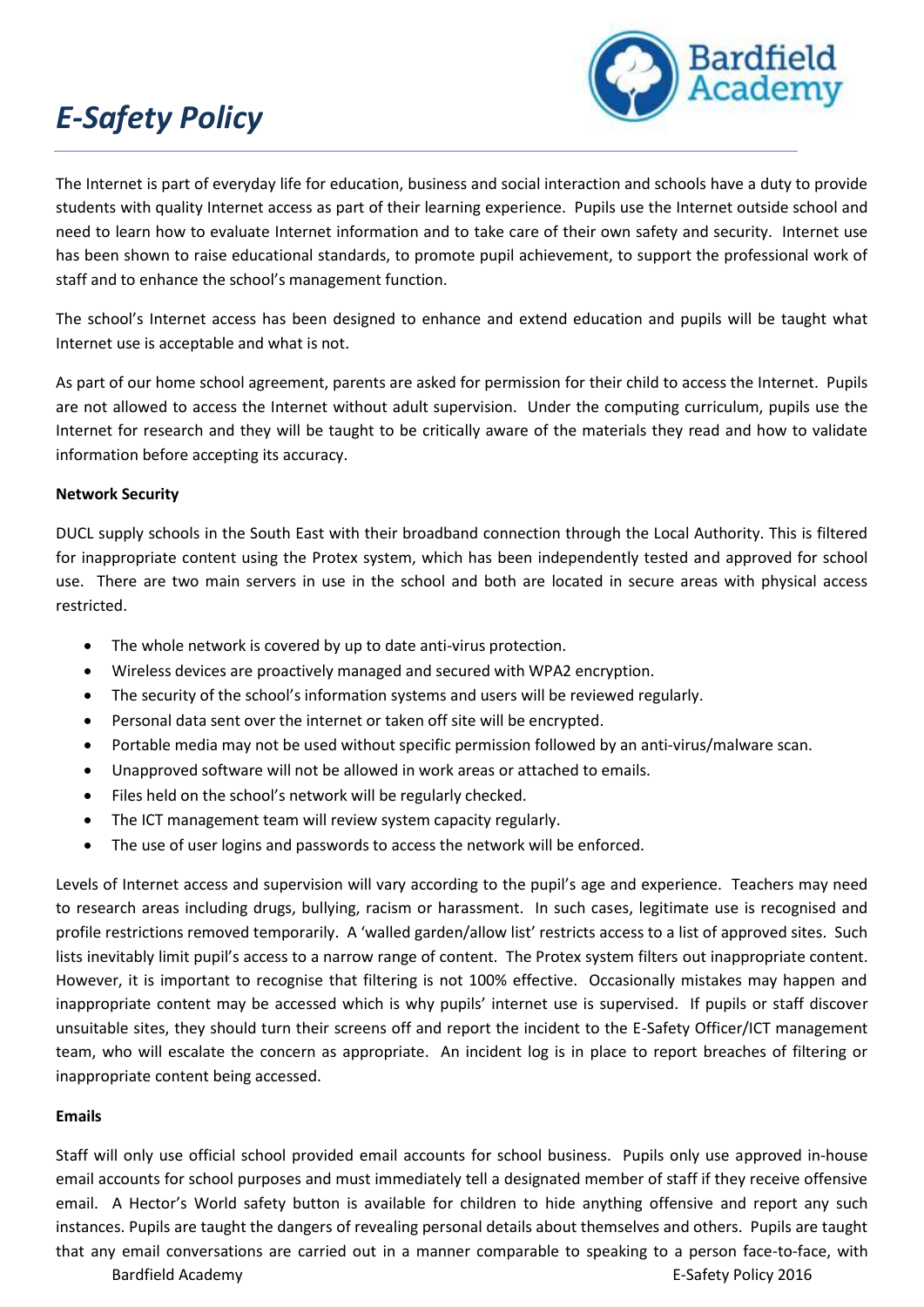manners, courtesy, respect and common sense. Contents of emails are subject to the Data Protection Act and the Computer Misuse Act.

#### **Website**

The Headteacher takes overall responsibility for the online content published by Bardfield Academy and will ensure that it is accurate and appropriate.

No staff personal details will be published. Images or videos that include pupils will be carefully selected; pupils full names will not be used anywhere on the website, particularly in association with photographs. Permission is obtained from parents/carers for images/videos to be electronically published as part of the Admission process. Pupil's work will only be published with their permission or their parents. Written consent will be kept by the school where pupil's images are used for publicity purposes until the image is no longer in use.

#### **Images**

Photographs and videos can be effective ways to show parents and the local community the activities and learning that takes place within the school.

The taking of photographs and videos of pupils purely for personal reasons, such as by parents at Sports Day or grandparents videoing a play, is not a breach of the Data Protection Act. However, any such photographs/videos are for personal use and cannot be sold or put on the web/internet, as that would convene Data Protection legislation. The school will inform parents of any events where parents may take digital images and give them the chance to advise if they do not want their child to be photographed/filmed.

If pupils take part in public performances or other activities outside the school premises where digital images will be taken, permission will be sought from parents/carers for these to be taken and used publically.

*If the school suspects a person of taking unauthorised photographs or undertaking unauthorised filming of children, the appropriate authority will be contacted immediately.*

**Mobile phones** – virtually all mobile phones now contain a facility to take photographs and videos. The same rules apply to images taken on phones as any other devices. When pupils bring mobile phones into school, these should be given to their class teacher and stored in a secure place until the end of the day. Pupils are not to use mobile phones to take photographs/videos of any members of staff or pupils.

All images taken by the school will be stored on password protected devices. Images of pupils are not to be taken off the premises unless permission is granted on a case by case basis by either the Headteacher or the Senior Leadership Team. Photographs of children that leave the school will not be used for more than a year after they have left unless parental consent has been obtained for their photographs to be used for official publications e.g. the school brochure.

*Appendix 1 – School Admission form containing consent for use of images of children.*

*Appendix 2 – Guidance for Parents/Carers using photography/video at an event.*

*Appendix 3 – Staff, Governor and Visitor Acceptable Use Agreement*

#### **Mobile Devices**

If pupils bring mobile devices (including mobile phones) into school, they are to be given in at the office to store until the end of the day. The school accepts no responsibility for the loss, theft or damage of any mobile devices, nor will the school accept responsibility for any adverse health effects caused by any such devices, either potential or actual.

No mobile devices are permitted to be used in certain areas within the school site, such as changing areas, toilets and the swimming pool area, by any member of the school community.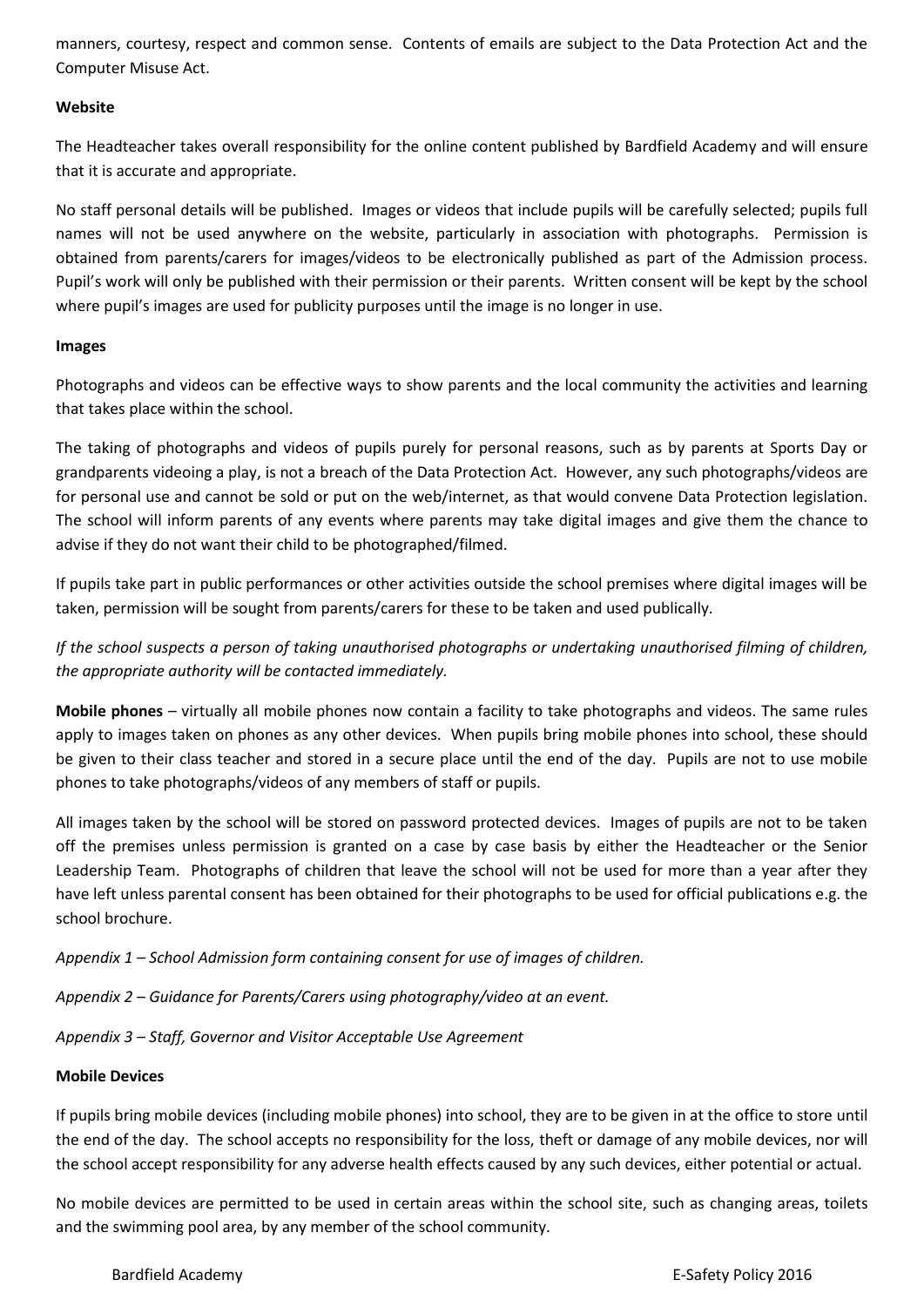If a pupil breaches the school policy then the device will be confiscated and held in a secure place until the end of the school day in accordance with the school policy.

Staff are not permitted to use their own personal devices for contacting children or their families within or outside the setting in a professional capacity and will have access to a school phone where contact is required. Mobile devices are to be switched off or put on silent mode and Bluetooth communication should be 'hidden' or switched off. Mobile devices will not be used during teaching periods unless permission has been given by a member of the Senior Leadership Team in emergency circumstances. Use of a mobile device during break/lunch periods should not be in places where children are present – in the playground or corridors for example.

Staff should not use mobile devices to take images of children and only school provided equipment is to be used.

#### **Social Networking, Social Media and Personal Publishing**

The internet has emerging online spaces and social networks which allow individuals to publish unmediated content. Social networking sites can connect people with similar or even very different interests. Users can be invited to view personal spaces and leave comments, over which there may be limited control.

For responsible adults, social networking sites provide easy to use free facilities, although advertising often intrudes. Pupils are encouraged to think about the ease of uploading personal information, the associated dangers and the difficulty of removing an inappropriate image or information once published.

Examples of social media and personal publishing tools include blogs, wikis, social networking, forums, bulletin boards, multi-player online gaming, chatrooms, instant messaging and many others.

In order to protect the school and individuals within the organisation, members of staff are not allowed to discuss, comment or mention the school directly or indirectly on any social networking sites where these are being used personally (i.e. they are not school sites involved in promoting the school) unless clear authorisation is given.

#### **Under no circumstances**:

- Must comments be made that are derogatory to the school or any member of staff or individual within the school.
- Must confidential information be posted or discussed on any sites
- Must any information relating to the school's affairs be posted on sites this may include operational matters, restructures, changes in personnel etc.
- Should members of staff run social network spaces for pupils to use on a personal basis.

Personal publishing/blogging etc. will be taught via age appropriate sites that are suitable for educational purposes where they are moderated by the class teacher or ICT management team.

Pupils will be advised on security and privacy online and will be encouraged to set passwords, deny access to unknown individuals and to block unwanted communications. Concerns regarding pupils' use of social networking, social media and personal publishing sites (in and out of school) will be raised with their parents/carers, particularly when concerning students' underage use of sites.

Staff personal use of social networking, social media and personal publishing sites will be discussed as part of staff induction. Safe and professional behaviour will be outlined in the school's Acceptable Use Agreement. (*Appendix 3)* Visitors to the site, who require access to the school's network or Internet access, will also be asked to read and sign a copy of this agreement.

As part of the Admissions process, parents/carers are asked to sign an Acceptable Use Agreement for pupils. Parents are required to discuss the agreement with their child and sign a copy which will be kept in their personal folders. *(Appendix 4)*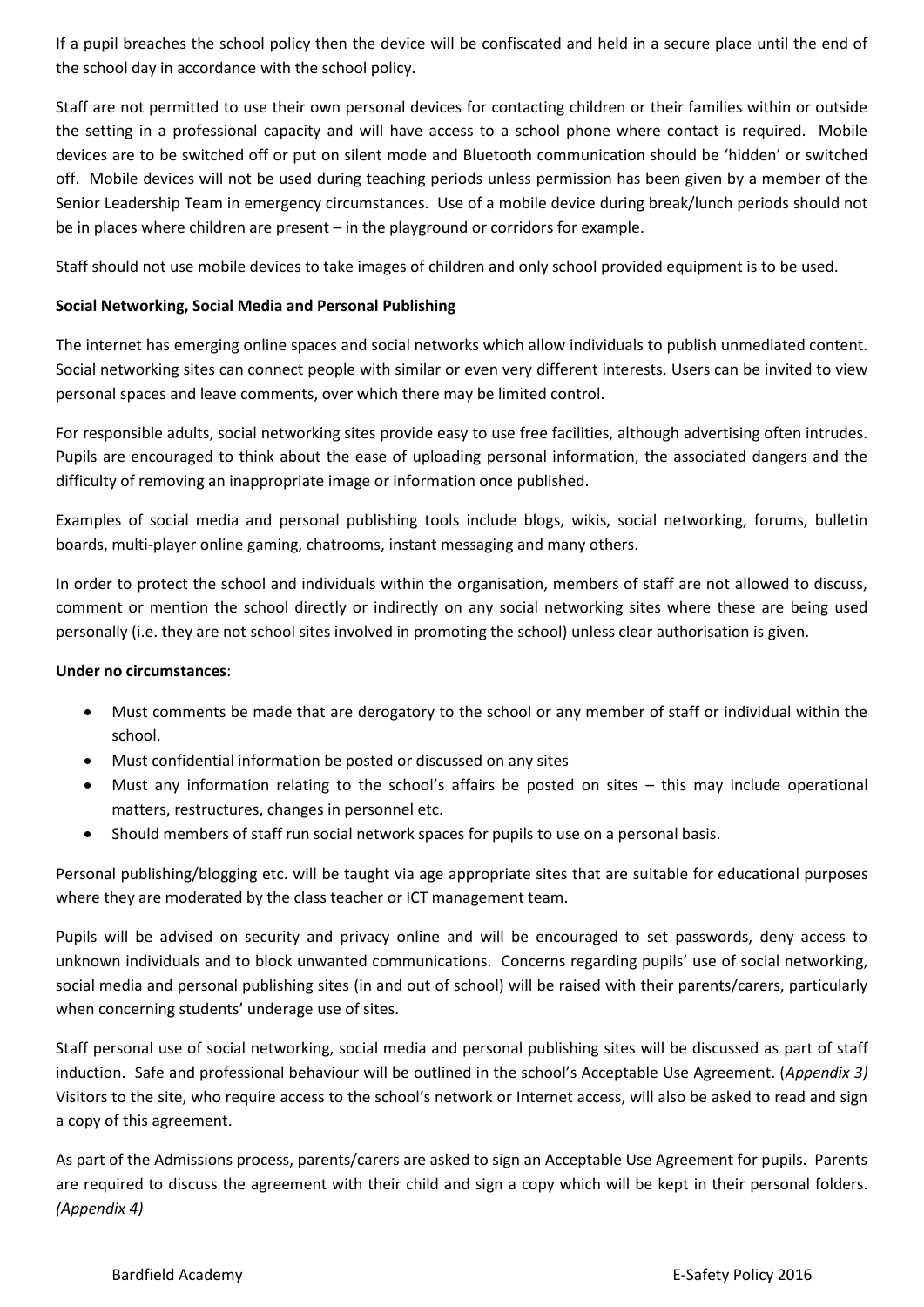No members of the school community should publish specific and detailed private thoughts, especially those that may be considered threatening, hurtful or defamatory.

Emerging technologies will be examined for educational benefit and a risk assessment undertaken.

#### **Cyber-bullying**

Cyber-bullying, along with all other forms of bullying, of any member of the school community will not be tolerated. Full details are set out in the school's policy on anti-bullying and behaviour.

There are clear procedures in place to support anyone in the school community affected by cyber-bullying. Pupils, staff and parents/carers are advised to keep a record of the bullying as evidence; the school will take steps to identify the bully where possible and appropriate. Pupils, staff and parents/carers are required to work with the school to support our approach to cyber-bullying and the school's E-Safety ethos.

#### **Personal Data**

Personal data will be recorded, processed, transferred and made available according to the Data Protection Act 1998 and in line with our Data Protection Policy.

The school will take all reasonable precautions to ensure that users access only appropriate material. However, due to the global and connected nature of internet content, it is not possible to guarantee that access to unsuitable material will never occur via a school computer/laptop. Neither the school, nor the South Essex Academy Trust, can accept liability for the material accessed, or any consequences resulting from Internet use.

The use of computer systems without permission or for inappropriate purposes could constitute a criminal offence under the Computer Misuse Act 1990 and breaches will be reported to the police. Methods to identify, assess and minimise risks will be reviewed regularly.

When considering access for vulnerable members of the school community (such as children with special educational needs) the school will make decisions based on the specific needs and understanding of the pupils(s).

E-safety training is carried out across the school using age appropriate material and is revisited at least once a year for all pupils, with e-safety rules being posted in every classroom. Safe and responsible use of the internet and technology will be reinforced across the curriculum and subject areas.

Up-to-date and appropriate staff training in safe and responsible internet use, both professionally and personally, will be provided for all members of staff.

A partnership approach to e-safety at home and school with parents is encouraged. Information and guidance to parents/carers on e-safety will be made available in a variety of formats, including useful links available on our website.

#### **Dealing with incidents**

All members of the school community will be informed about the procedure for reporting e-safety concerns (such as breaches of filtering, cyber-bullying, illegal content etc.) The E-Safety Officer will record all reported incidents and actions taken in the school's e-safety incident log and any other relevant areas e.g. Bullying or Child Protection log.

The designated Child Protection Officer will be informed of any e-safety incidents involving Child Protection concerns, which will then be escalated appropriately.

Any issues (including sanctions) will be dealt with according to the school's disciplinary, behaviour and child protection procedures. Any complaints about Internet misuse will be dealt with under the school's complaints procedure. Parents and pupils are asked to work in partnership with the school to resolve issues.

A flow chart detailing the school's approach to e-safety incidents is attached to this policy *(Appendix 5).*

Bardfield Academy E-Safety Policy 2016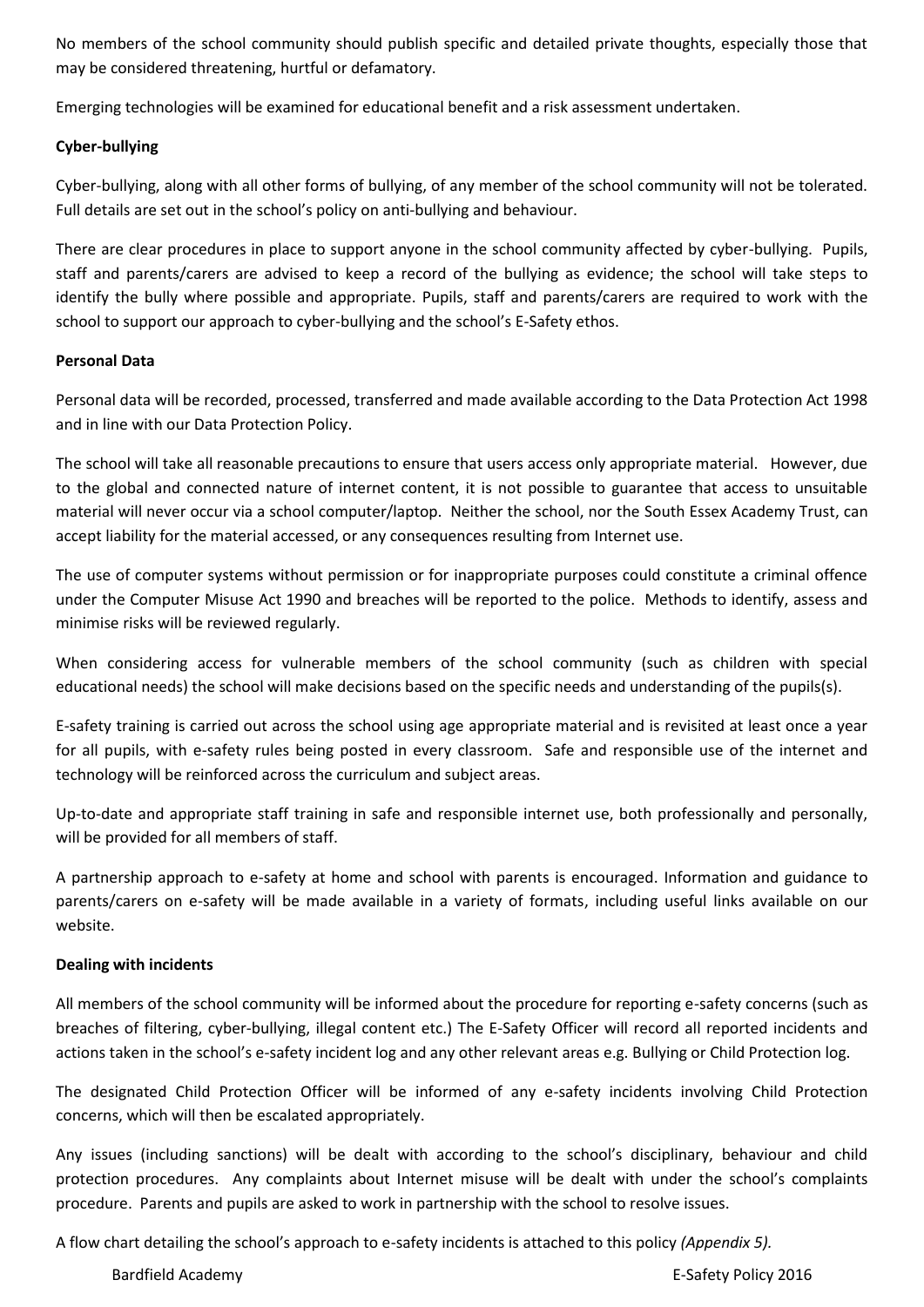Appendix 1

……Pink Admissions Form here…..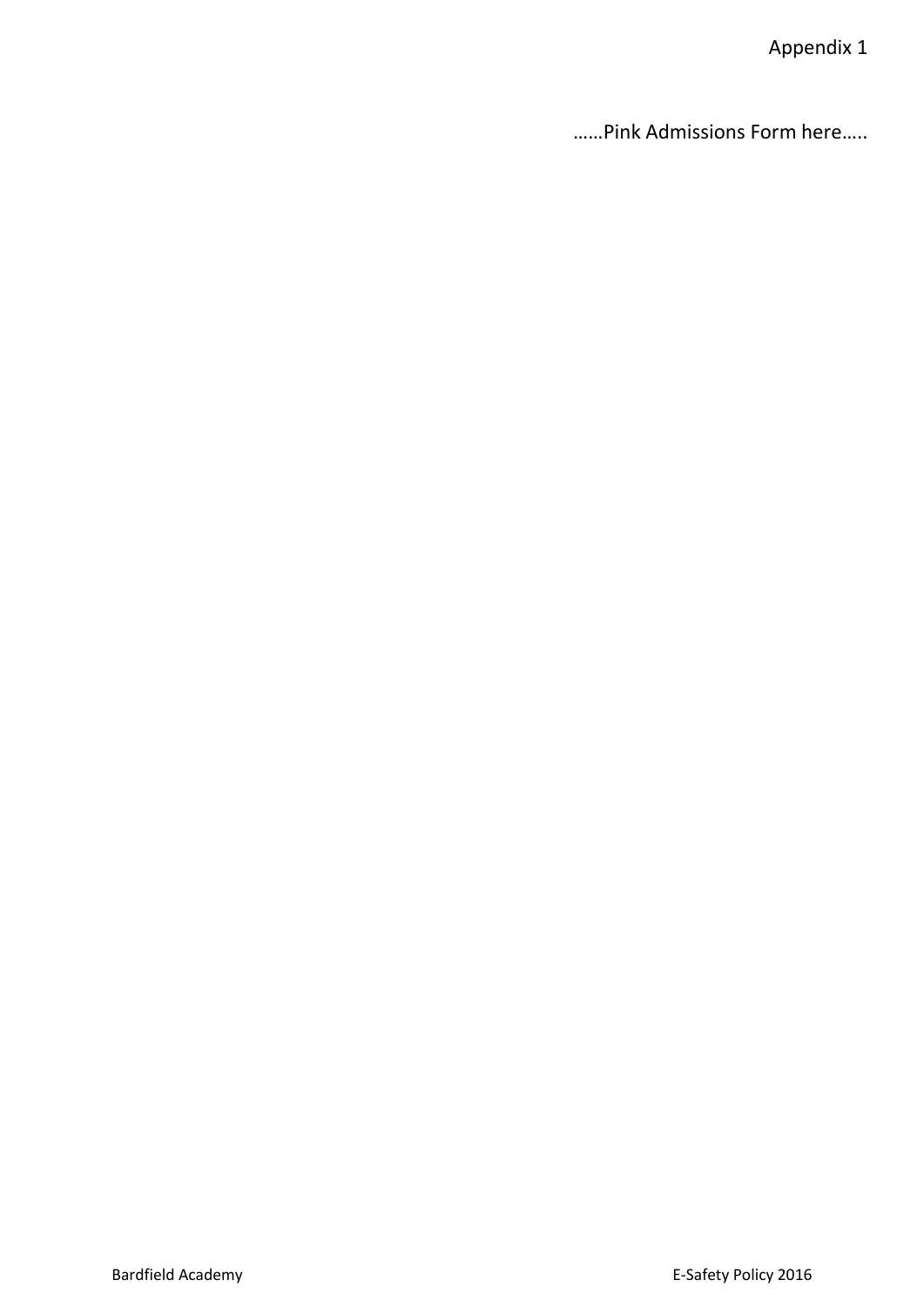

Generally, photographs and videos for schools and family use are a source of innocent pleasure and pride, which can enhance self-esteem for children and their families. By following some simple guidelines we can use such materials safely and with regard to the law.

- **1.** The Headteacher and the Trust Directors have the responsibility to decide if photography and videoing of organisation performances or events is permitted.
- **2.** Parents, carers and their families can use photographs and videos taken at our school events for their own personal use only. Such photographs and videos cannot be sold and must not be put on the web/internet as that would contravene Data Protection legislation.
- **3.** Recording and/or photographing other than for private use would require the consent of all the other parents whose children may be included in the images.
- **4.** Parents and carers must follow guidance from staff as to when photography and videoing is permitted and where to stand in order to minimise disruption to the activity. Restrictions on photograph also apply to video and camera phones.
- **5.** We ask you to turn mobile and camera phones to 'silent' during performances or events to prevent disruption to others.
- **6.** Parents and carers must not photograph or video children changing for performances or events or in areas not designated by the school as being acceptable.
- **7.** If you are accompanied by people that school staff do not recognise, they may need to check out who they are if they are using a camera or video recorder.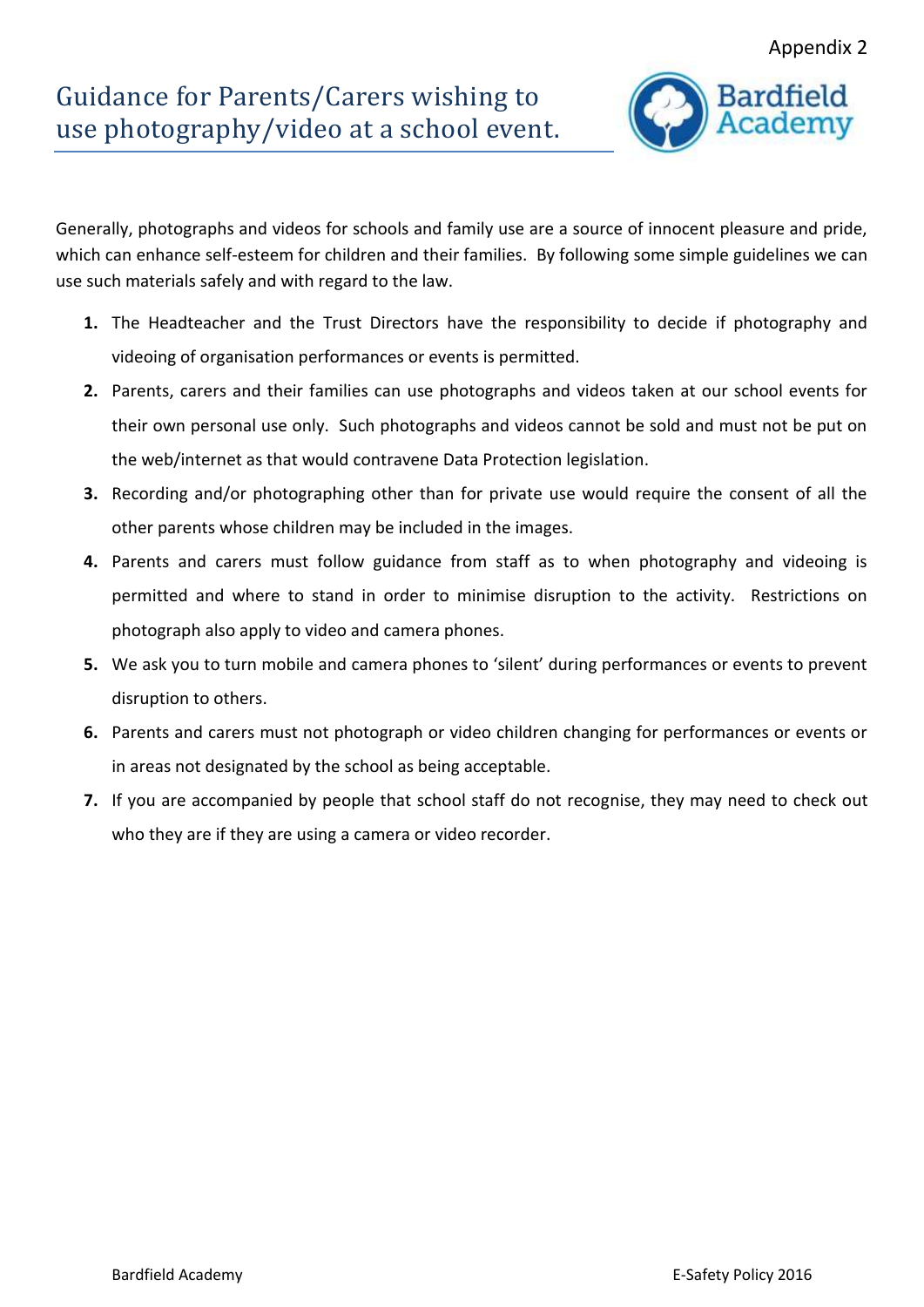### Staff and Visitor ICT Acceptable Use Agreement



ICT (including data) and the related technologies such as e-mail, the Internet and mobile devices are an expected part of our daily working life in school. This policy is designed to ensure that all staff are aware of their professional responsibilities when using any form of ICT. All staff are expected to sign this policy and adhere at all times to its contents. Any concerns or clarification should be discussed with the Headteacher or Senior Management.

- $\blacksquare$  I will only use the school's email, Internet, Intranet and any related technologies for professional purposes or for uses deemed 'reasonable' by the Headteacher or the Trust Directors.
- $\blacksquare$  I will comply with the ICT system security and not disclose any passwords provided to me by the school or other related authorities
- $\ddotplus$  I will ensure that all electronic communications with pupils and staff are compatible with my professional role.
- I will not give out my own personal details, such as mobile phone number, personal e-mail address and social networking identities to pupils.
- $\downarrow$  I will only use the approved, secure e-mail system(s) for any school business.
- $\frac{1}{2}$  I will ensure that personal data (such as data held on Scholarpack software) is kept secure and is used appropriately, whether in school, taken off the school premises or accessed remotely. Personal data can only be taken out of school or accessed remotely when authorised by the Headteacher or the Trust Directors. Personal or sensitive data taken off site must be encrypted using the encrypted memory stick provided.
- $\ddot$  I will not install any hardware of software without permission of the ICT team.
- $\frac{1}{2}$  I will not browse, download, upload or distribute any material that could be considered offensive, illegal or discriminatory.
- Images of pupils and/ or staff will only be taken, stored and used for professional purposes in line with school policy and with the consent of the parent, carer or staff member. Images will not be distributed outside the school network without the permission of the parent/ carer, member of staff or Headteacher.
- $\frac{1}{2}$  I understand that all my use of the Internet and other related technologies can be monitored and logged and can be made available, on request, to my Line Manager or Headteacher.
- $\frac{1}{2}$  I will respect copyright and intellectual property rights.
- $\frac{1}{2}$  I will ensure that my online activity, both in school and outside school, will not bring my professional role into disrepute.
- I will support and promote the school's e-Safety and Data Security policies and help pupils to be safe and responsible in their use of ICT and related technologies.

This Acceptable Use Agreement is a summary of our E-Safety Policy which is available in full on request.

I agree to follow this code of conduct and to support the safe and secure use of ICT throughout the school

Signature …….………………….……………………………………………………………. Date ……………………………………………….

Full Name ………………………………….........................................(Please print)

Job title . . . . . . . . . . . . . . . . . . . . . . . . . . . . . . . . . . . . . . . . . . . . .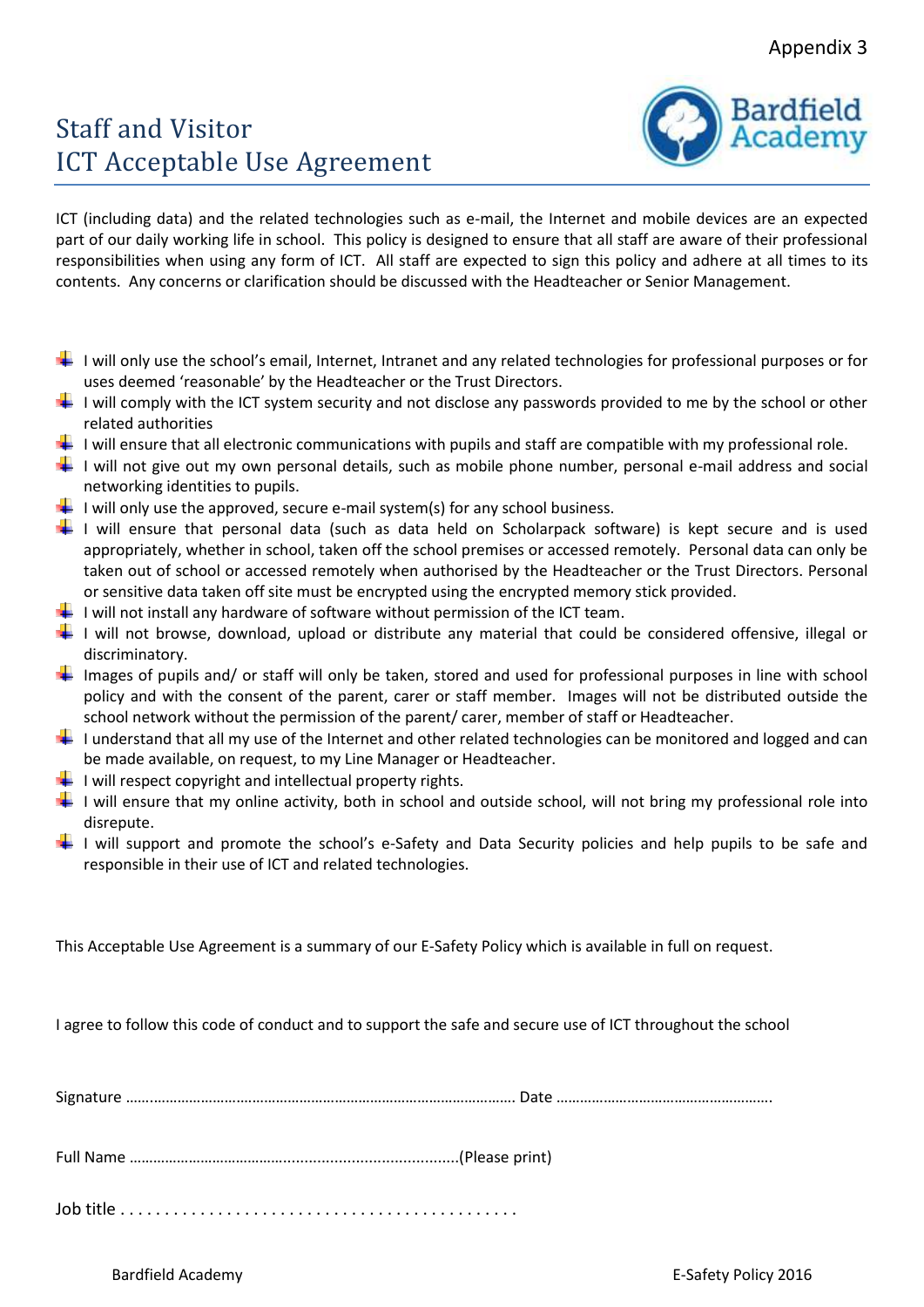

- $\pm$ I will only use ICT in school for school purposes.
- $\pm$ I will only use my class e-mail address when e-mailing through the a school based email system.
- $\frac{1}{2}$ I will only open e-mail attachments from people I know, or who my teacher has approved.
- $\frac{1}{1}$ I will not tell other people my network login or any other passwords.
- $\pm$  I will only open/delete my own files.
- $\pm$ I will make sure that all ICT contact with other children and adults is responsible, polite and sensible.
- $\frac{1}{2}$ I will not deliberately look for, save or send anything that could be unpleasant or nasty. If I accidentally find anything like this I will use the Hector's World button and tell my teacher immediately.
- $\frac{1}{1}$ I will not give out my own details such as my name, phone number or home address.
- $\frac{1}{1}$ I will be responsible for my behaviour when using ICT because I know that these rules are to keep me safe.
- $\frac{1}{2}$ I know that my use of ICT can be checked and that my parent/carer contacted if a member of school staff is concerned about my e-Safety.
- $\Box$  I understand that my teacher can monitor everything I do, or view on the Internet.
- $\blacktriangleright$  I promise to turn my monitor off, or use the Hector's World button, if I see anything that upsets me and report it to an adult.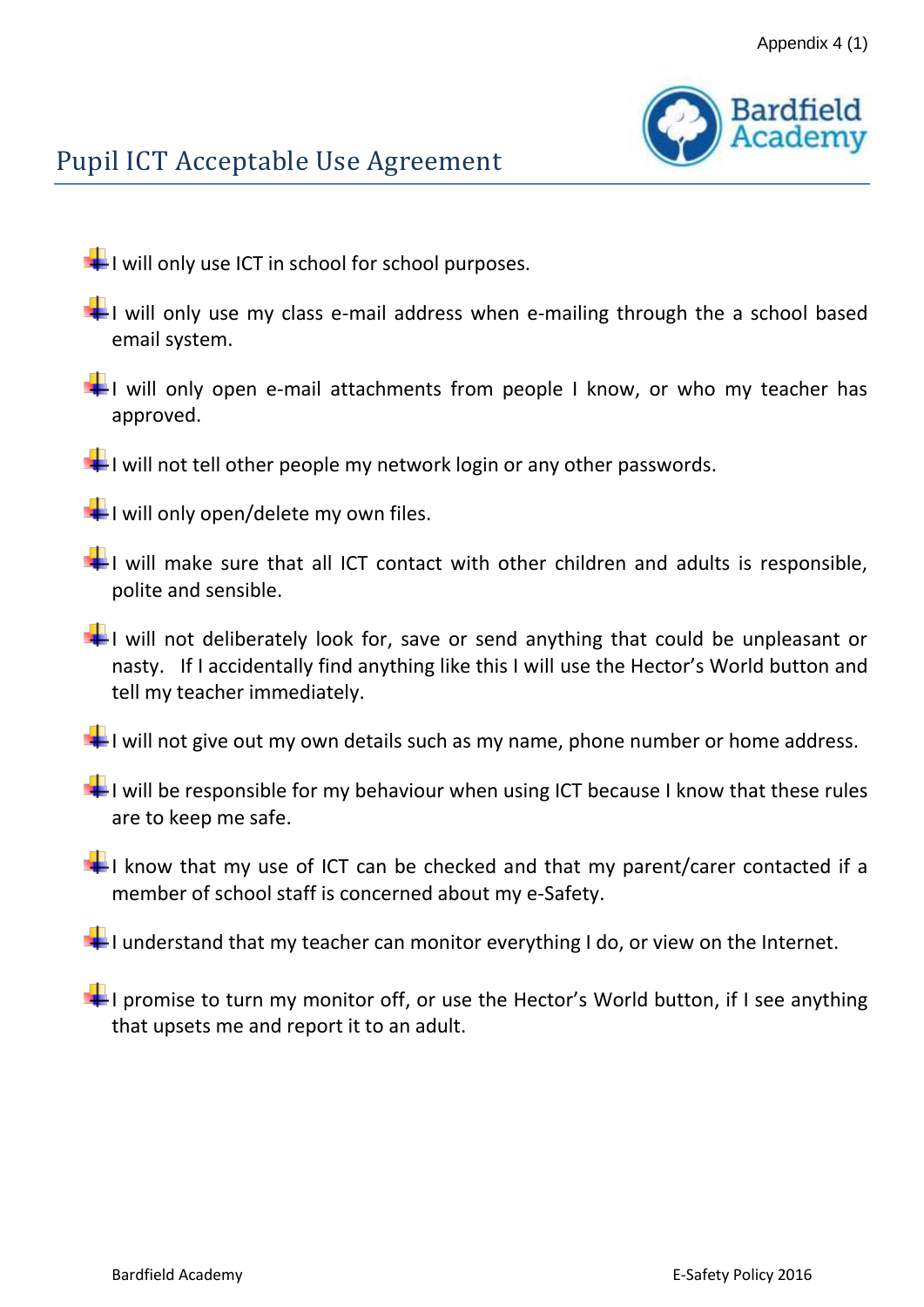

Dear Parent/ Carer

ICT including the internet, e-mail and mobile technologies, etc. has become an important part of learning in our school. We expect all children to be safe and responsible when using any ICT.

Please read and discuss these e-Safety rules with your child and return the slip at the bottom of this page. If you have any concerns or would like some explanation please contact the school office.

This Acceptable Use Agreement is a summary of our e-Safety Policy, a copy of which is available from the school office or can be found on the school website at bardfieldacademy.org.

| $\sim$ |  |
|--------|--|
|        |  |

**Parent/ carer signature**

**We have discussed the school's ICT Acceptable Use Agreement with our child and** 

**…………………………………………………… (Child's name) agrees to follow the E-Safety**

**rules and to support the safe use of ICT at Bardfield Academy.**

**Parent/ Carer Signature …….………………….………………………….** 

**Class …………………………………. Date ………………………………**